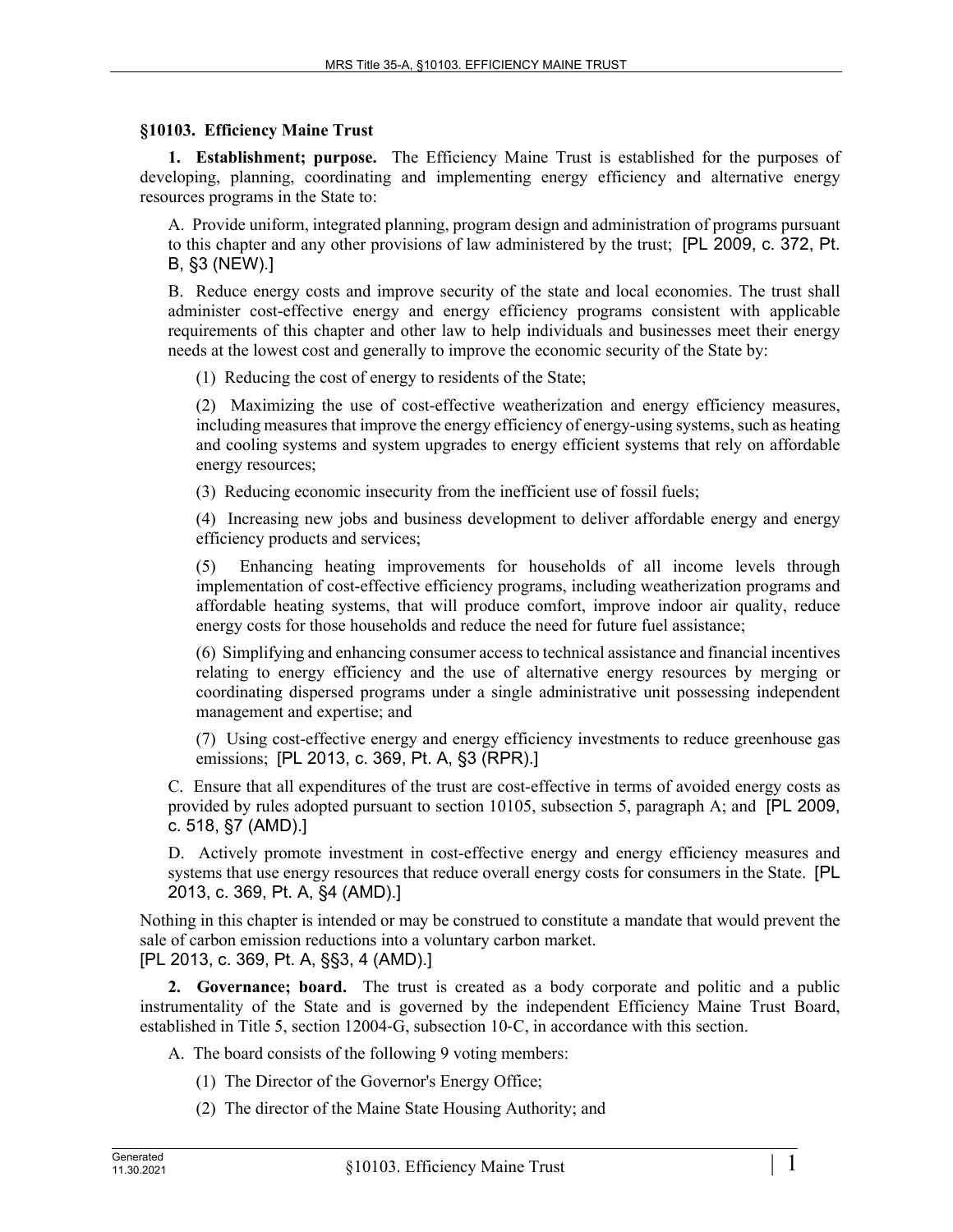(3) Seven members appointed by the Governor, reviewed by the joint standing committee of the Legislature having jurisdiction over energy matters and approved by the Senate. Among these 7 members must be persons who adequately represent the interests of commercial energy consumers, industrial energy consumers, small business energy consumers, residential energy consumers and low-income energy consumers; among these members must be persons with knowledge of and experience in financial matters and consumer advocacy and who possess substantial management expertise or knowledge of or experience with conservation fund programs, carbon reduction programs or energy efficiency or climate change policy. The requirements of this subparagraph may be met through the appointment of one or more persons who satisfy more than one of the requirements, as long as at any one time the 7 members include among them members who adequately represent the identified interests and who possess the required knowledge, expertise and experience.

Appointed trustees serve 3-year terms. If an appointed trustee is unable to complete the term, the Governor shall appoint a replacement for the remainder of the unexpired term. [PL 2013, c. 424, Pt. B, §14 (RPR).]

B. The board shall elect a chair, a vice-chair, a secretary and a treasurer from among the members. Each officer serves for a one-year term and is eligible for reelection. [PL 2009, c. 372, Pt. B, §3 (NEW).]

C. A majority of the trustees constitutes a quorum. [PL 2009, c. 372, Pt. B, §3 (NEW).]

D. The board may elect an executive committee of not fewer than 5 trustees who, in intervals between meetings of the board, may transact such business of the trust as the board may authorize from time to time. [PL 2009, c. 372, Pt. B, §3 (NEW).]

## [PL 2013, c. 424, Pt. B, §14 (AMD).]

**3. Administration of trust; director.** The board shall appoint, using a full and competitive search process, a qualified full-time director of the trust. The Director of the Efficiency Maine Trust serves at the pleasure of the board. The director must have demonstrated experience in the planning, design or delivery of energy efficiency programs or the management of organizations that plan, design or deliver those programs. The board shall establish the rate and amount of compensation of the director and all other employees of the trust. The director:

A. Serves as the president of the trust and as the liaison between the board and any committee of the Legislature having jurisdiction over energy matters; [PL 2009, c. 372, Pt. B, §3 (NEW).]

B. Is responsible for:

(1) Establishing an office for the trust;

(2) Hiring and organizing staff for the trust and determining their qualifications and duties; and

(3) Managing the trust's programs, services and staff and performing other duties as the board considers appropriate; and [PL 2009, c. 372, Pt. B, §3 (NEW).]

C. May delegate to employees of the trust any powers and duties that the director considers proper. [PL 2009, c. 372, Pt. B, §3 (NEW).]

[PL 2009, c. 372, Pt. B, §3 (NEW).]

**4. Program funding.** The board may apply for and receive grants from municipal, state, federal and private sources for deposit into appropriate program funds, including funds for both residential and business programs. The board may deposit in appropriate program funds the proceeds of any bonds issued for the purposes of programs administered by the trust. The board may receive and shall deposit in appropriate program funds revenue resulting from any forward capacity market or other capacity payments from the regional transmission organization that may be attributable to those projects funded